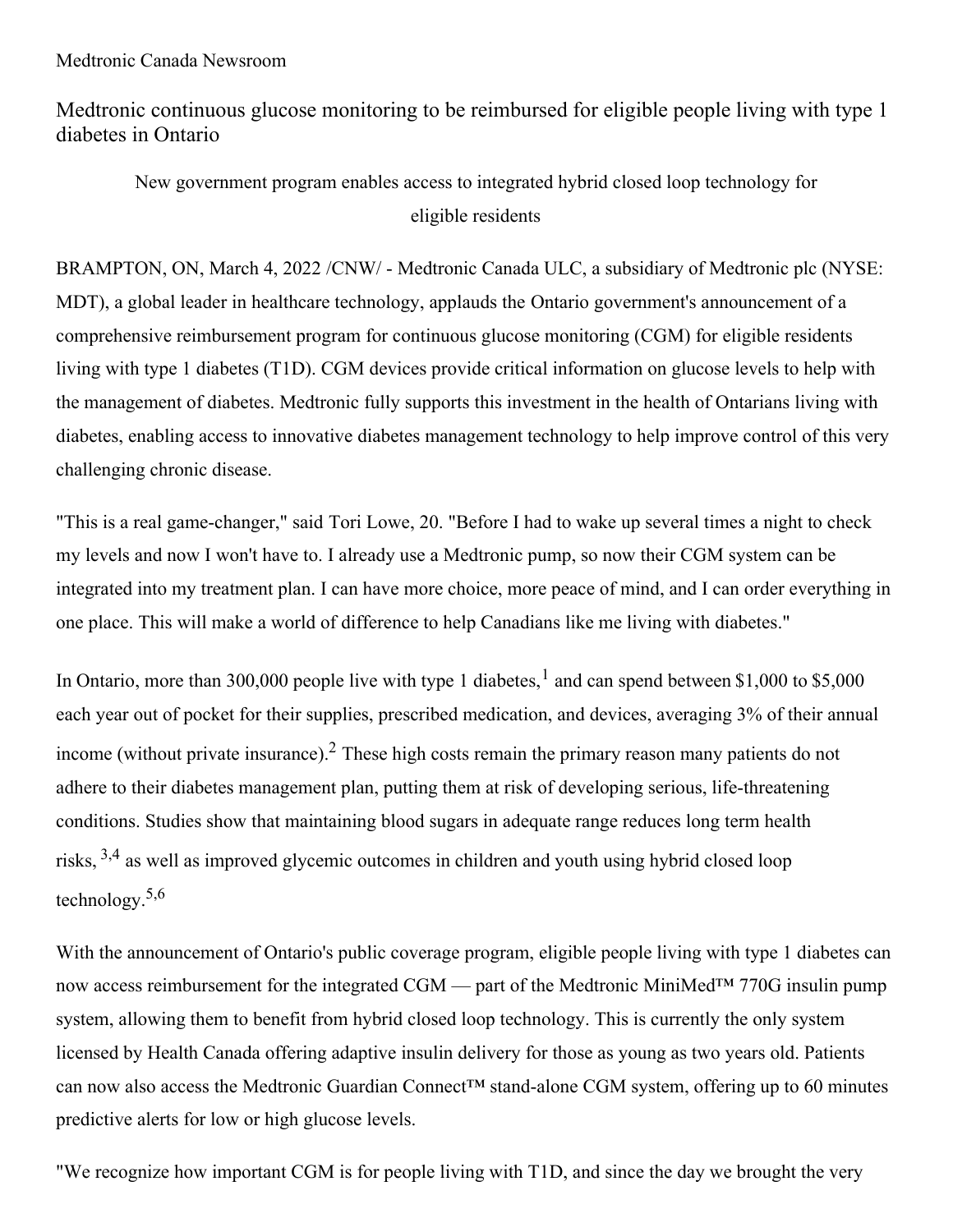first system to Canada — have been advocates for patient access to diabetes technology," says Laura Cameron, senior director of the Diabetes business at Medtronic Canada. "This will allow patients to choose the glucose measuring device that best meets their unique clinical and lifestyle needs, opening the door for even greater automated technologies in the future. We look forward to supporting patients with optimizing their diabetes management."

Details on eligibility requirements are available at: [https://news.ontario.ca/en](https://c212.net/c/link/?t=0&l=en&o=3455106-1&h=881988400&u=https%3A%2F%2Fnews.ontario.ca%2Fen&a=https%3A%2F%2Fnews.ontario.ca%2Fen) For more information about accessing Medtronic CGM, visit [www.medtronicdiabetes.ca/CGMaccess](https://c212.net/c/link/?t=0&l=en&o=3455106-1&h=3980725617&u=https%3A%2F%2Fnam11.safelinks.protection.outlook.com%2F%3Furl%3Dhttp%253A%252F%252Fwww.medtronicdiabetes.ca%252FCGMaccess%26data%3D04%257C01%257Ccnwtor%2540newswire.ca%257C31acdbee8d8b48ec421708d9f7e8589a%257C887bf9ee3c824b88bcb280d5e169b99b%257C1%257C0%257C637813400493272305%257CUnknown%257CTWFpbGZsb3d8eyJWIjoiMC4wLjAwMDAiLCJQIjoiV2luMzIiLCJBTiI6Ik1haWwiLCJXVCI6Mn0%253D%257C3000%26sdata%3D0dAvi%252Fb87xVHttX2AA8j3qMHeRcVzKAfbWJ6UJvA8P4%253D%26reserved%3D0&a=www.medtronicdiabetes.ca%2FCGMaccess)

## **About the Diabetes Group at Medtronic** [\(www.medtronicdiabetes.ca](https://c212.net/c/link/?t=0&l=en&o=3455106-1&h=452358433&u=http%3A%2F%2Fwww.medtronicdiabetes.ca%2F&a=www.medtronicdiabetes.ca))

Medtronic is working together with the global community to change the way people manage their diabetes. The company aims to transform diabetes care by expanding access, integrating care, and improving outcomes, so people living with diabetes can enjoy greater freedom and better health without compromising safety.

## **About Medtronic Canada ULC**

Bold thinking. Bolder actions. We are Medtronic. Proud to serve Canadian healthcare for over 50 years, Medtronic Canada ULC is headquartered in Brampton, Ontario, with regional offices in Montreal and Vancouver, and is a subsidiary of Medtronic plc. We are the leading global healthcare technology company that boldly attacks the most challenging health problems facing humanity by searching out and finding solutions. Our Mission — to alleviate pain, restore health, and extend life — unites a global team of 90,000+ passionate people. Our technologies and therapies address 70 health conditions and include cardiac devices, surgical robotics, insulin pumps, surgical tools, patient monitoring systems, and more. Powered by our diverse knowledge, insatiable curiosity, and desire to help all those who need it, we deliver innovative technologies that transform the lives of two people every second, every hour, every day. Expect more from us as we empower insight-driven care, experiences that put people first, and better outcomes for our world. In everything we do, we are engineering the extraordinary. For more information on Medtronic Canada, visit [www.Medtronic.ca](https://c212.net/c/link/?t=0&l=en&o=3455106-1&h=3817367747&u=https%3A%2F%2Fwww.medtronic.com%2Fca-en%2Findex.html&a=www.Medtronic.ca) and follow [@MedtronicCA](https://c212.net/c/link/?t=0&l=en&o=3455106-1&h=3376361859&u=https%3A%2F%2Ftwitter.com%2FMedtronicCA&a=%40MedtronicCA) on Twitter and [LinkedIn](https://c212.net/c/link/?t=0&l=en&o=3455106-1&h=3095381689&u=https%3A%2F%2Fca.linkedin.com%2Fshowcase%2Fmedtronic-canada&a=LinkedIn).

## **Any forward-looking statements are subject to risks and uncertainties such as those described in Medtronic's periodic reports on file with the Securities and Exchange Commission. Actual results may differ materially from anticipated results.**

- 1. Data on file; Arcus Consulting Group
- 2. Diabetes Canada. *Diabetes in Ontario – Backgrounder.* 2021.
- 3. Vigersky RA. *Diab Tech Ther.*2019; 21:81-85
- 4. Beck R et al. Diabetes Care. 2018 Oct; epub ahead of print dc181444. 3. Beck RW, et al. JAMA.